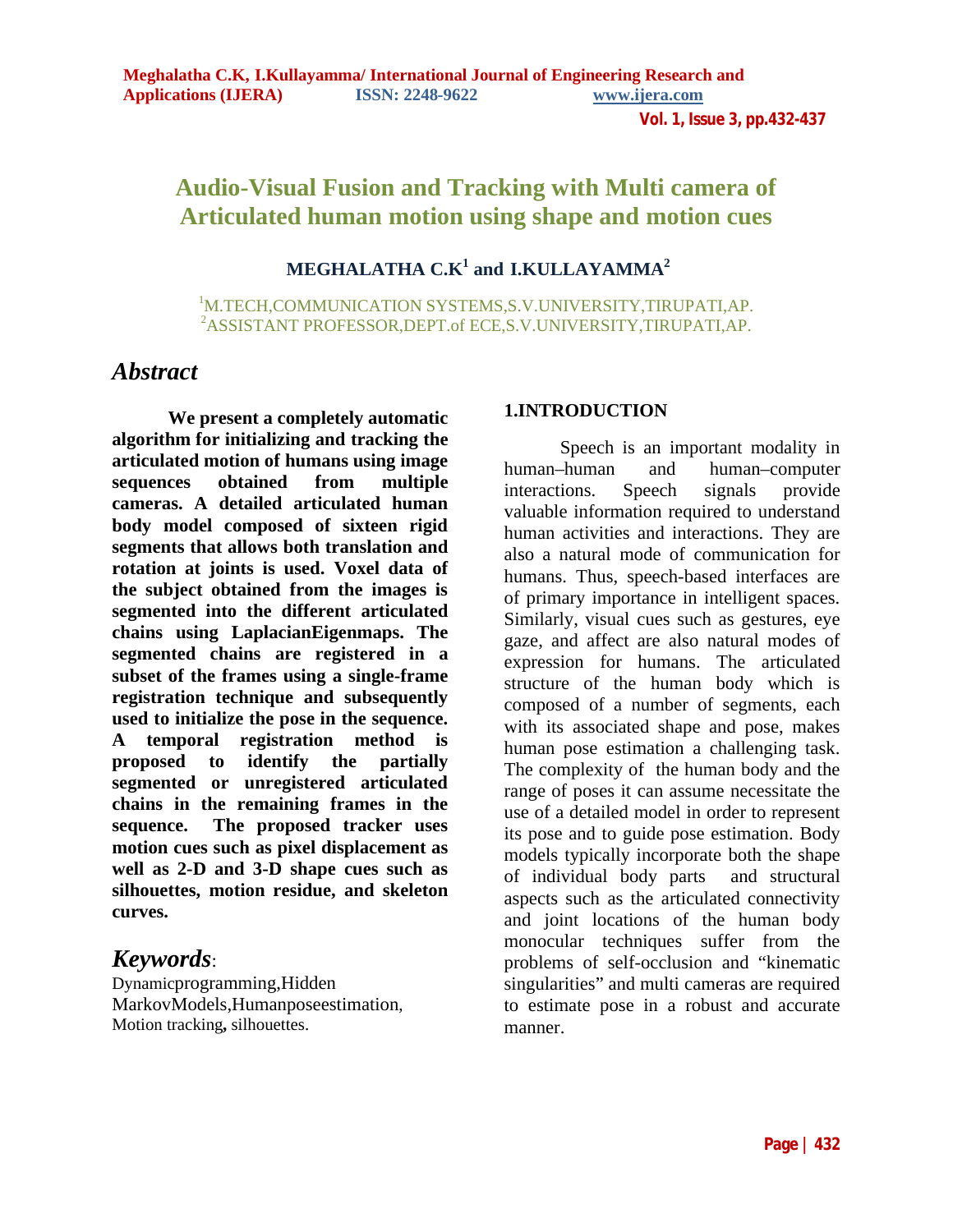#### **2.BASIC CONCEPT OF HUMAN TRACKING**

This human tracking consists of two parts. The first part describes the partial solutions developed by the members of WP-11 on human activity detection and understanding systems in video in the last eighteen months. In these systems features extracted from video and associated audio are processed by Hidden Markov Models (HMMs), Neural Networks (NN), Dynamic Programming (DP), and eigenspace methods to extract meaningful information. In this report, the following methods are described

- **-** Human face detection in video using DP,
- **-** Human body detection using classification of moving regions in video,
- **-** Moving object classification by eigenanalysis of periodic motion,
- **-** Detection of falling persons in video using both audio and video track data.
- **-** Detection of fire in video, and
- **-** Detection of moving tree leaves in video.

In the second part of the human tracking , is on multimedia databases and the partial solutions to the following problems are described:

- Natural language interfaces for interaction with multimedia database

Gesture-based interaction with multimedia databases, and

Text recognition in video.

Finally gaps in know-how and recommended future directions are discussed.

## **2.1 Human Face Detection**

The first step of the human face detection is to find possible face regions in a typical image or video. This can be determined by detecting regions with possible human skin colors. In these regions edges are estimated by using a standard edge detector. Edges can be estimated by summing the absolute values of high-low, low-high and high-high wavelet sub-images of the two-dimensional wavelet transform. Wavelet coefficients of the low-high (high-low) sub-image correspond to horizontal (vertical) edges of the image region.

Horizontal and vertical projections are used as features in region classification which can be carried out using dynamic programming or a standard neural network or support vector machines.



**Figure 1:** Face edge projections of two face images. Black (red) coloured plots are the horizontal (vertical) projections. In red plots, the first peak corresponds to the left

## **2.2 Human body detection**

Object classification based on contours of moving regions were studied by many authors, see e.g., the report by [Collins1999, Collins2000]. In this approach the moving regions in video is extracted by background subtraction and moving blobs in video are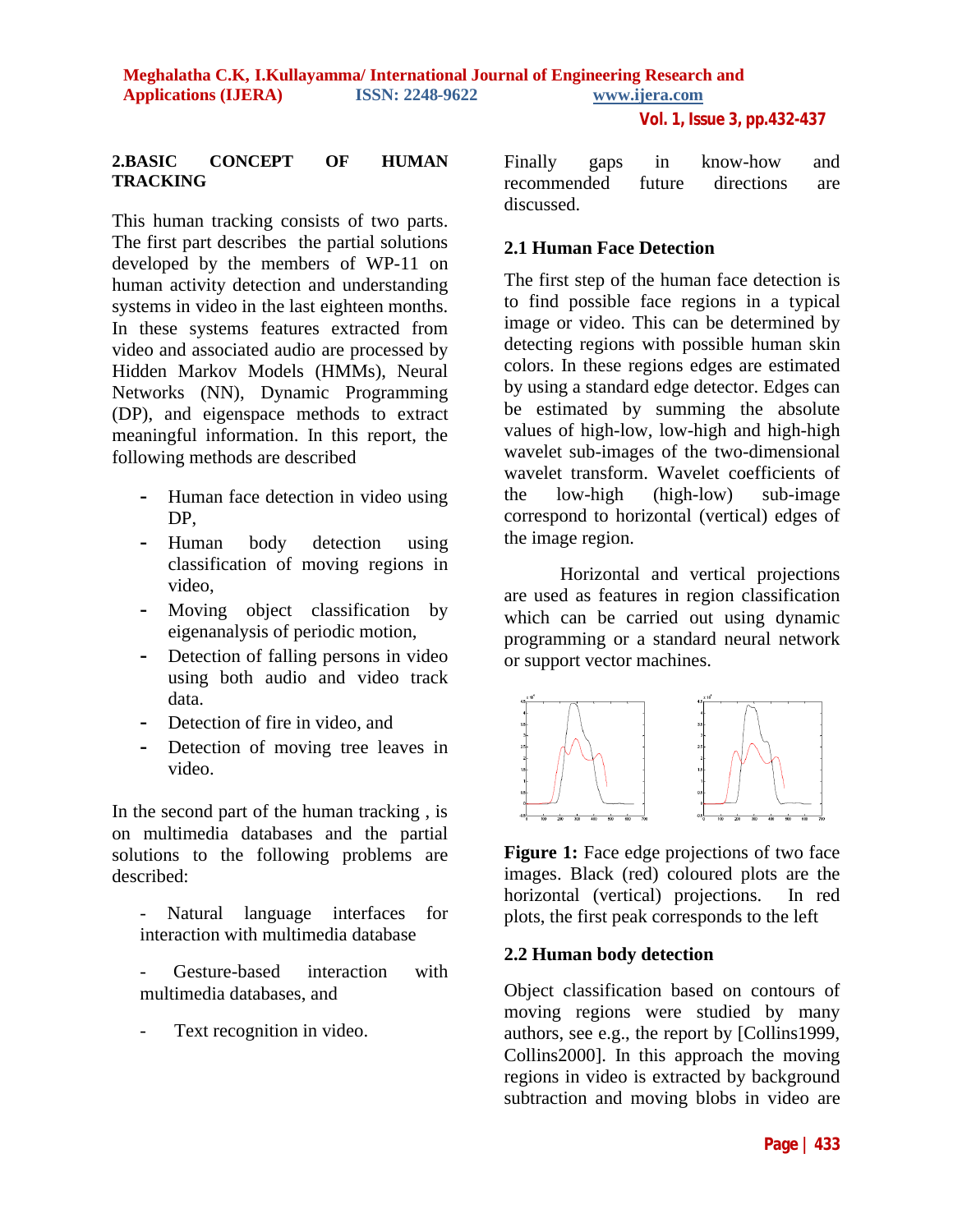estimated. Once the object contour is determined a one-dimensional function is estimated from the boundary as shown in Figure 2. The distance of the contour from the center of mass of the object idea is computed in a clockwise direction. This distance function is used in object classification.

An example silhoutte and its distance function is shown in Figures 2 respectively.



**Figure 2:** A moving blob in video and the construction of a one-dimensional function to represent the moving blob.

## **2.3 Moving object classification**

In Moving object classification by eigenanalysis of periodic motion, the boundary contour of the moving object is first computed efficiently and accurately. After normalization, the implicit representation of a sequence of silhouette contours given by their corresponding binary images, is used for generating eigenshapes for the given motion. Singular value decomposition produces these eigenshapes that are then used to analyze the sequence. It is also shown that the method can be used not only for object classification but also behavior classification based on the

eigen-decomposition of the binary silhouette sequence.

The problem of detection and characterization of periodic activities was addressed by several research groups and the prevailing technique for periodicity detection and measurements is the analysis of the changing 1-D intensity signals along spatio-temporal curves associated with a moving object or the curvature analysis of feature point trajectories, see e.g., [Tsai 1994]. Technion group estimated global characteristics of motion such as moving object contour deformations and the trajectory of the center of mass.

In Figure 3, the motion characteristics of a walking person is shown. It is experimentally observed that a walking cat or a dog exhibit entirely different periodic motion in video and this fact can be used in object classification



Fig. 4. Global motion characteristics measured for walking man sequence.

**Figure 3:**The motion characteristics of a walking person

## **3.PROPOSED WORK AND RESULTS**

## **3.1 Description of Proposed work**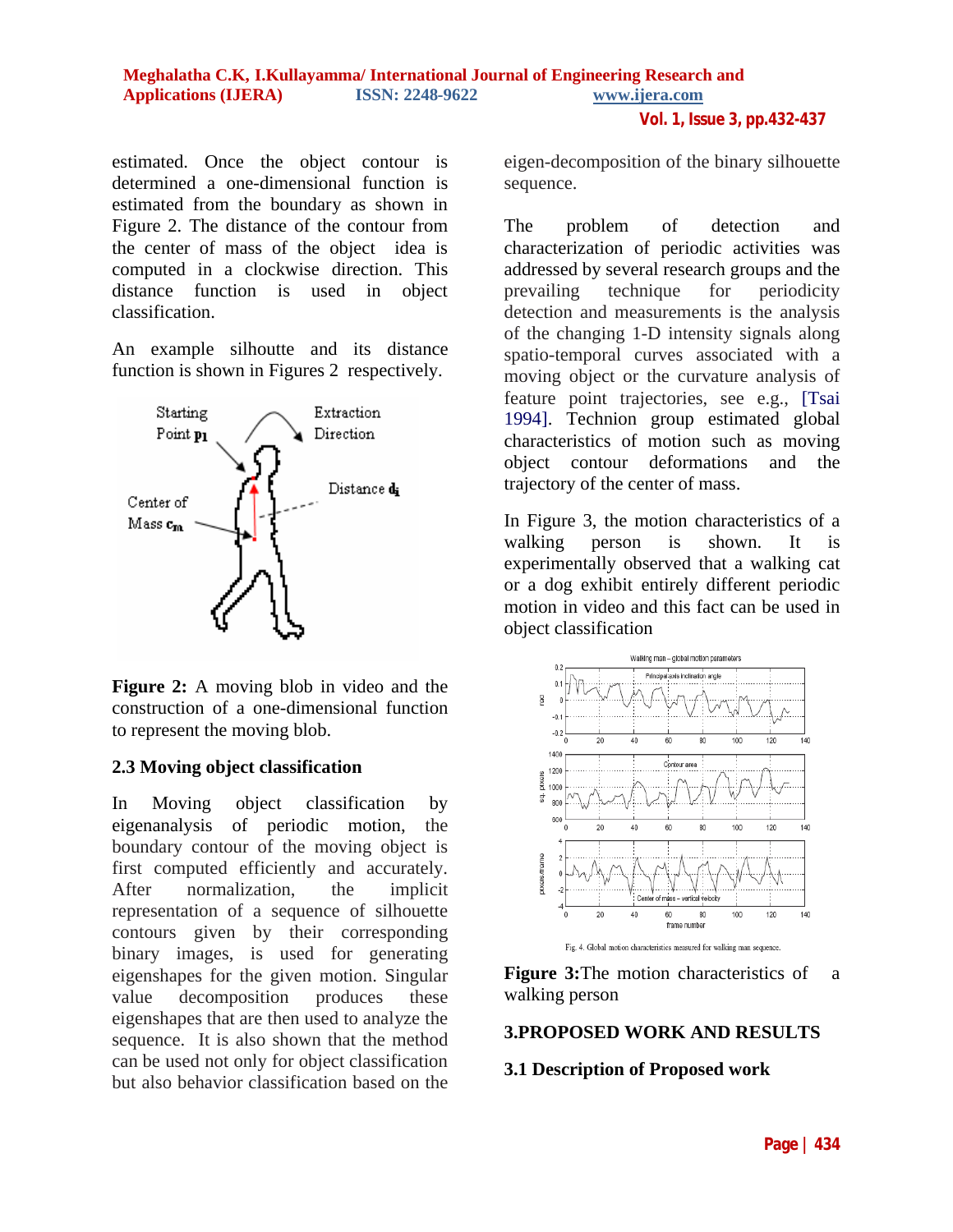#### **Meghalatha C.K, I.Kullayamma/ International Journal of Engineering Research and Applications (IJERA) ISSN: 2248-9622 www.ijera.com**

**Vol. 1, Issue 3, pp.432-437**

We present an algorithm that fuses together information from these two kinds of cues. Since we use motion and spatial cues in our tracking algorithm, we are able to better deal with cases where the body segments are close to each other, such as when the arms are by the side of the body. Our algorithm consists of a predictor and corrector. We use eight cameras that are placed around the subject. We use parametric shape models connected in an articulated tree to represent the human body as described.

 The motion and spatial cues are complementary in nature. We present a framework for unifying different spatial cues into a single energy image. The energy of a pose can be described in terms of this energy image. We can then obtain the pose that possesses the least energy using optimization techniques.

## **3.2 ALGORITHM**



**FIGURE4:** Overview of the algorithm

## **FUNCTIONS OF DIFFERENT BLOCKS USED IN PROPOSED WORK:**

### **1)3D shape cues**

**spatially registered splines** 

# $\blacksquare$  temporally registered splines

## **2)2D motion cues**

**pixel displacement** 

# **3)2D shape cues**

- motion residues
- silhouettes

## **4)laplacian eigenspace**

- **pose initialization**
- model estimation

## **5)current work**

 pose tracking using prediction and correction.

## **Steps of algorithm**

## **Step1: 3D pose from pixel displacement**

Here it recognize pose at time t and

pixel displacement between t and t+1.

## **Step2: Skeleton curve registration**

Here it recognize registered and unregistered skeleton curve at time t0.

## **Step3: Tracking**

Here at time  $t=t0$  2D pixel displacement between frames t and t+1, correct pose using 2D &3D shape cues.

## **3.3 RESULTS**

 $\triangleright$  When the system is executed using malab RUN command it displays **MOTION TRACKING BLOCK** which is shown below snapshot.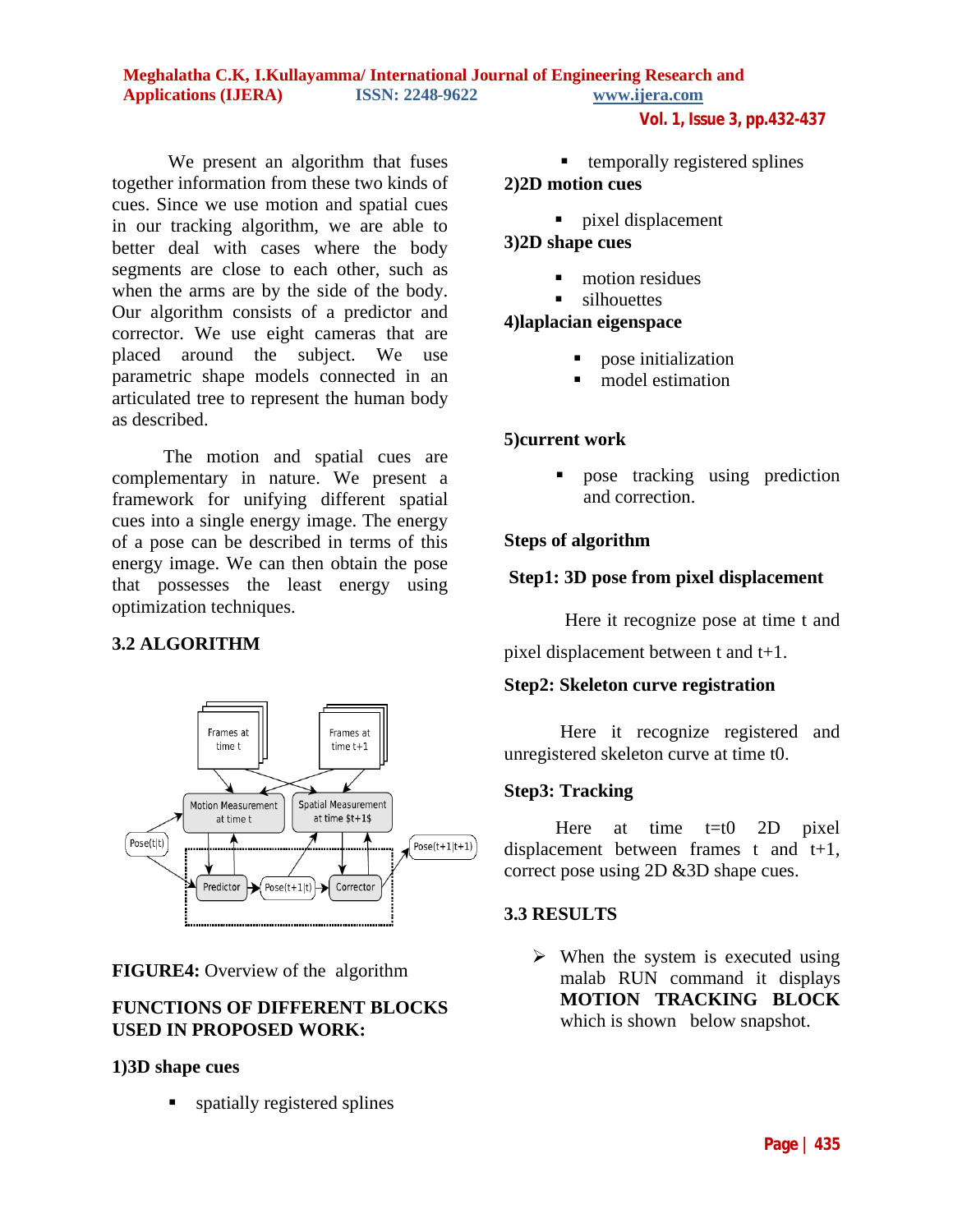## **Meghalatha C.K, I.Kullayamma/ International Journal of Engineering Research and Applications (IJERA) ISSN: 2248-9622 www.ijera.com**

human\_track File Edit View Simulation Format Tools Help  $D|B \sqcup B| \geqslant 0 \geqslant \cdots \geqslant 0$ Med⊗ **BE MOTION TRACKING**  $\mathbf{F}$ 

**FIGURE 5**:Snapshot of human track

 By using **MULTIMEDIA FILE** we will select the input video using browse option which is shown below snapshot.

|            | and video data.<br>uncompressed AVI file.                      | On Windows, reads video frames and/or audio samples from a compressed or<br>uncompressed multimedia file. Multimedia files can contain audio, video, or audio<br>On non-Windows platforms, reads video frames and/or audio samples from an<br>Video functionality requires a Video and Image Processing Blockset license. |  |        |   |
|------------|----------------------------------------------------------------|---------------------------------------------------------------------------------------------------------------------------------------------------------------------------------------------------------------------------------------------------------------------------------------------------------------------------|--|--------|---|
| Main       | <b>Data Types</b>                                              |                                                                                                                                                                                                                                                                                                                           |  |        |   |
| Parameters |                                                                |                                                                                                                                                                                                                                                                                                                           |  |        | Ξ |
|            | Inherit sample time from file<br>Number of times to play file: | File name: SVASUA\Downloads\Desktop\new human\m1.avi<br>inf                                                                                                                                                                                                                                                               |  | Browse |   |
| Outputs    |                                                                |                                                                                                                                                                                                                                                                                                                           |  |        |   |
|            | Output end-of-file indicator                                   |                                                                                                                                                                                                                                                                                                                           |  |        |   |
|            |                                                                | Multimedia outputs: Video and audio                                                                                                                                                                                                                                                                                       |  |        |   |
|            | Image color space:                                             | Intensity<br>$\overline{\phantom{a}}$<br>ш                                                                                                                                                                                                                                                                                |  |        |   |
|            |                                                                |                                                                                                                                                                                                                                                                                                                           |  |        |   |

**FIGURE 6**: Snapshot of multimedia file

 $\triangleright$  After selecting input video then go to **simulation menu** which is at motion tracking block and then click

start then it will show the output video.

**Vol. 1, Issue 3, pp.432-437**





#### **4.CONCLUSION**

The paper describes a complete pose initialization and tracking algorithm using flexible and full human body model that allows translation at complex joints such as the shoulder joint . An algorithm to perform temporal registration of partially segmented vowels for tracking was also suggested. I used both motion cues and shape cues such as skeleton curves obtained from bottom up voxel segmentation as well as silhouettes and motion residues to perform the tracking .The complete motion capture system has been written in mat lab and I note that currently the computational due to the number of cameras used in the processing and the inefficiency of the mat lab platform.

### **ACKNOWLEDGEMENT**

 **I** would like to expess my gratitude towards my guide, parents and friends whose support and consideration has been